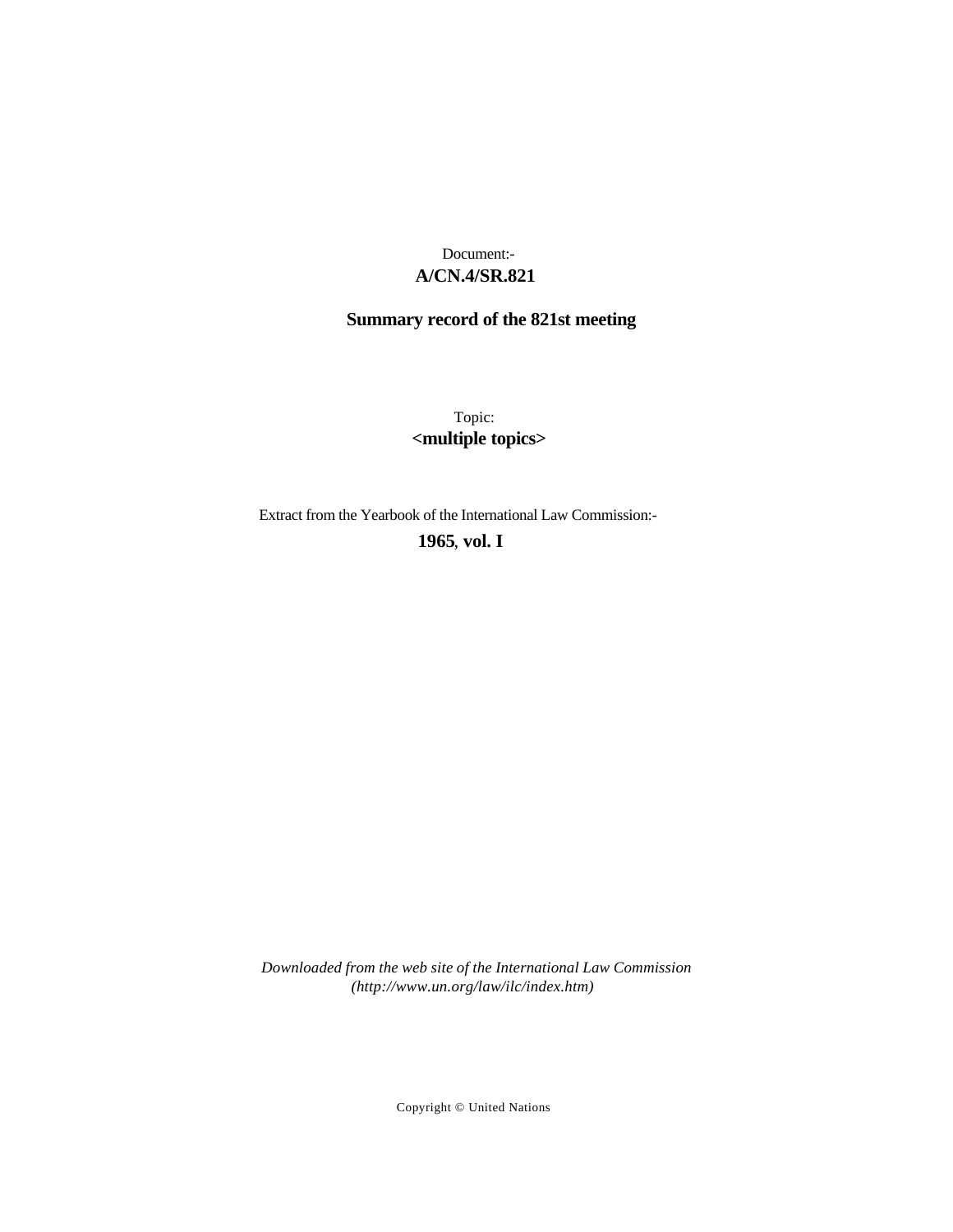of a provision similar to that embodied in paragraph 2 of article 31 of the Convention on Consular Relations,<sup>10</sup> but that that view had not prevailed, and the Commission had decided to base the text on the corresponding provision of the Vienna Convention on Diplomatic Relations.

74. Mr. AGO said that Mr. Tunkin's objection was justified and that the reference to paragraph 2 of article 31 of the Vienna Convention on Consular Relations should be dropped. He therefore proposed that the latter part of paragraph (5), starting with the words " This practice", should be deleted.

75. The CHAIRMAN, speaking as Special Rapporteur, said that he would have preferred the reference to the Vienna Convention on Consular Relations to be retained at least in a footnote. However, he would not press the point, and he accepted Mr. Ago's first proposal.

*Mr. Ago's first proposal was adopted.*

76. Mr. AGO proposed that paragraph (6) be deleted. *It was so agreed.*

77. In reply to Mr. AGO, the CHAIRMAN, speaking as Special Rapporteur, said that it was absolutely necessary to retain the words " by whomsoever owned " in paragraph (7).

*Paragraph (7) was adopted.*

*The commentary on article 19, as amended, was adopted.* The meeting rose at 1.5 p.m.

10  *United Nations Conference on Consular Relations, Official Records,* Vol. H, p. 180.

#### **821st MEETING**

*Friday, 9 July 1965, at 9 a.m.*

#### *Chairman:* Mr. Milan BARTOS

*Present:* Mr. Ago, Mr. Amado, Mr. Briggs, Mr. Castrén, Mr. Elias, Mr. Jiménez de Aréchaga, Mr. Lachs, Mr. Pal, Mr. Pessou, Mr. Rosenne, Mr. Ruda, Mr. Tsuruoka, Mr. Tunkin, Sir Humphrey Waldock, Mr. Yasseen.

#### **Draft Report of the Commission on the work of its seventeenth session**

**(A/CN.4/L.111 and addenda)** *(concluded)*

CHAPTER III: SPECIAL MISSIONS  $(A/CN.4/L.111/Add.3 \text{ to } 5)$ *(concluded)*

#### COMMENTARIES *(concluded)*

1. The CHAIRMAN invited the Commission to continue consideration of the commentaries on the articles in Part II.<sup>1</sup>

*Commentary on article 20* (Inviolability of archives and documents)  $(A/CN.4/L.111/Add.3)$  [20]

## *Paragraphs (1) to (3) were adopted.*

2. The CHAIRMAN proposed that in the French version the latter part of the first sentence of paragraph (4) should be amended to read : " .. . *la possession des documents par les membres de la mission speciale ou par son personnel*".

*Paragraph (4), thus amended, was adopted.*

*The commentary on article 20, as amended, was adopted.*

*Commentary on article 21* (Freedom of movement) [21]

3. Sir Humphrey WALDOCK proposed that the last sentence of paragraph (1) be deleted, as it was unnecessary.

*Paragraph (1), thus amended, was adopted.*

4. Mr. TUNKIN proposed that the first two sentences of paragraph (2) should be deleted. The first sentence did not accurately reflect the fact that the Commission had reached the same conclusion at the present session as in 1960, and the second sentence purported to interpret the Vienna Convention on Diplomatic Relations. He also proposed the deletion of the last two sentences, concerning so-called prohibited zones. The paragraph would start with the sentence " Special missions have limited tasks ", the words " on the other hand " being dropped in consequence of the deletion of the first two sentences.

5. Sir Humphrey WALDOCK supported Mr. Tunkin's proposed amendments.

*Paragraph (2) was adopted with those amendments.*

6. Mr. TUNKIN proposed the deletion of paragraph (3) concerning the case of States which imposed restrictions on the movement of aliens in their territory.

*Paragraph (3) was deleted.*

Mr. ROSENNE proposed that, in the first sentence of paragraph (4), the words " or to a consular post of the sending State" should be inserted after the words " permanent diplomatic mission to the receiving State ". He also proposed the deletion of the second sentence, which purported to give the reasons for guaranteeing the freedom referred to in the first sentence.

*Paragraph (4) was adopted with those amendments.*

8. Mr. AMADO said that the word "stations " in the first sentence of paragraph (5) was not satisfactory.

9. Mr. AGO proposed that it should be replaced by the word " persons". In addition, he proposed the deletion of the words " a need which permanent diplomatic missions do not experience" in the second sentence.

*Paragraph (5) was adopted with those amendments.*

10. Mr. AGO proposed that paragraph (6) be deleted. *It was so agreed.*

11. The CHAIRMAN, speaking as Special Rapporteur, suggested that paragraph (7), which dealt with a special case, should also be deleted.

// *was so agreed.*

<sup>&</sup>lt;sup>1</sup> For discussions on the articles, see 804th-809th meetings, 817th meeting, paras. 1-96, 819th meeting, paras. 92-140, and 820th meeting, paras. 29-31.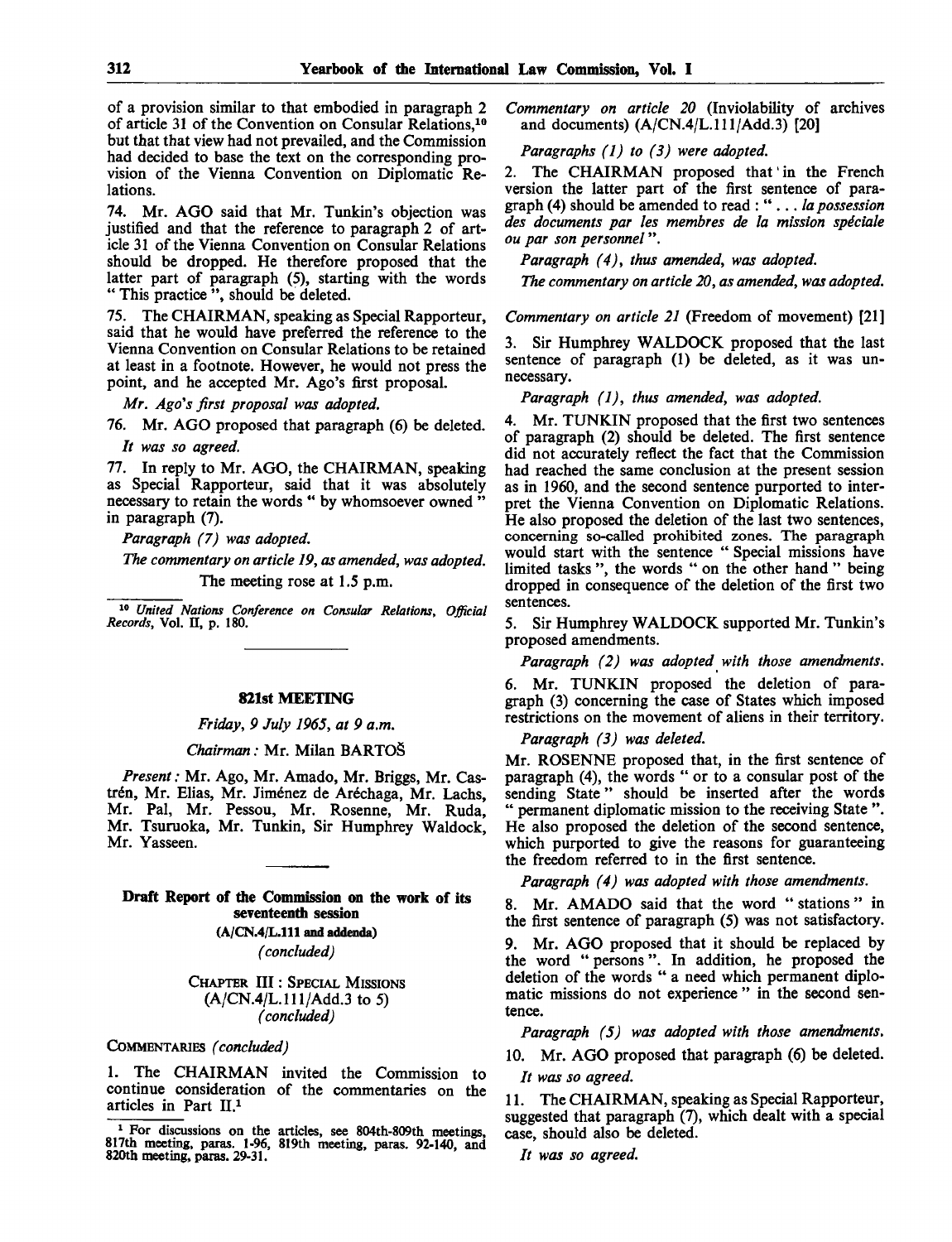12. The CHAIRMAN, speaking as Special Rapporteur, said that paragraph (8) was the result of a decision taken by the Commission at its sixteenth session, but he thought the wording should be changed.

13. Sir Humphrey WALDOCK said that paragraph (8) was too brief to be understandable; it should either be expanded, so as to explain the idea, or be deleted.

14. The CHAIRMAN, speaking as Special Rapporteur, said he would have no objection to deleting the paragraph.

*Paragraph (8) was deleted.*

*The commentary on article 21, as amended, was adopted.*

*Commentary on article 22* (Freedom of communication) [22]

15. Mr. ROSENNE said he noted a lack of uniformity in the opening words of the commentaries, some of which began " This article " or " The text of this article " and others " This draft article " or " The drafting of this article ".

16. Mr. LACHS suggested that the opening words should be " This draft article " in every case.

17. The CHAIRMAN, speaking as Special Rapporteur, said that some of the articles reproduced verbatim the provisions of the Vienna Convention on Diplomatic Relations, while others merely reproduced the ideas contained in those provisions. However, he would agree to the use of a uniform phrase.

*Paragraphs (1) to (3) were adopted.*

18. Mr. AGO proposed that paragraph (4) should be redrafted to read: " For the most part, the special mission maintains its relations with the sending State through that State's permanent diplomatic mission, if there is one in the receiving State. For this reason, the special mission has the right, in particular, to send and to receive the courier who maintains relations between it and the permament diplomatic mission."

19. Mr. TUNKIN said that a point of substance arose in connexion with the last sentence of paragraph (4), and probably also in connexion with the commentaries on some other articles. Expressions such as " the special mission has the right to send and to receive " should be avoided, for while the draft articles which the Commission adopted sometimes expressed an existing rule of international law, they often also contained suggestions *de lege ferenda.* He therefore proposed that the passage should be amended to read : " For this reason, the article provides that the special mission has the right ... "

20. The CHAIRMAN, speaking as Special Rapporteur, said that the practice of States was not uniform in that matter, and legal opinion was divided. The Commission should not commit itself one way or the other.

21. Mr. AGO proposed that, in the circumstances, the second sentence of his proposal should read : " For this reason, particular provision is made for the special mission's right to send ...".

22. Mr. PAL said that article 22 did not in fact provide for the right of the special mission to send and to receive

couriers; its provisions were based on the assumption that such a right existed.

23. The CHAIRMAN believed that Mr. Tunkin's proposal should be accepted, since the situation differed according to whether the Commission noted the existence of a right or merely considered that such a right should be recognized.

24. Mr. ROSENNE said that the point of substance raised by Mr. Tunkin was a very important one and affected the whole draft.

25. He therefore proposed that in paragraph 15 of the introduction to chapter III (A/CN.4/L.lll/Add.3) the following sentence should be inserted: " In preparing the draft articles, the Commission has sought to codify the modern rules of international law concerning special missions, and the articles formulated by the Commission contain elements of progressive development as well as of codification of the law. "

26. He had taken that sentence from the introduction to chapter II (Law of Treaties) of the Commission's report on its fourteenth session.<sup>2</sup> A similar sentence had appeared in all the Commission's reports on the law of treaties.

27. Mr. BRIGGS supported that proposal.

28. The CHAIRMAN, speaking as Special Rapporteur, accepted the proposal.

*Mr. Rosenne's proposal was adopted.*

29. Mr. AGO said that paragraph (5) might be interpreted as dealing solely with the case of a special mission functioning in a frontier area.

30. The CHAIRMAN, speaking as Special Rapporteur, said it would be better to delete paragraphs (4) and (5) in order to avoid any misinterpretation.

*Paragraphs (4) and (5) were deleted.*

31. The CHAIRMAN proposed that in the French text of paragraph (6) the words " *moyens de transmission sans fil"* should be replaced by the words " *postes imetteurs* ".

32. Mr. AGO suggested that the beginning of paragraph (6) might read : " The Commission did not think that it should depart from the practice whereby special missions are not allowed to use .. . ".

33. Mr. BRIGGS said that paragraph (6) did not seem necessary; the rule was laid down in the article and did not appear to need any commentary.

34. Mr. ROSENNE said it would be useful to retain paragraph (6) in the form suggested by Mr. Ago, because it reflected the provisions embodied in the two Vienna Conventions and the arrangements adopted by the International Telecommunication Union.

35. Sir Humphrey WALDOCK said it was desirable to retain paragraph (6), because the matter it dealt with had been the subject of much discussion at the two Vienna Conferences and some comment was necessary.

36. Mr. PESSOU said that the express reference to wireless transmitters might be interpreted as permitting certain espionage activities.

<sup>2</sup>  *Yearbook of the International Law Commission, 1962,* Vol. II, p. 161, para. 22.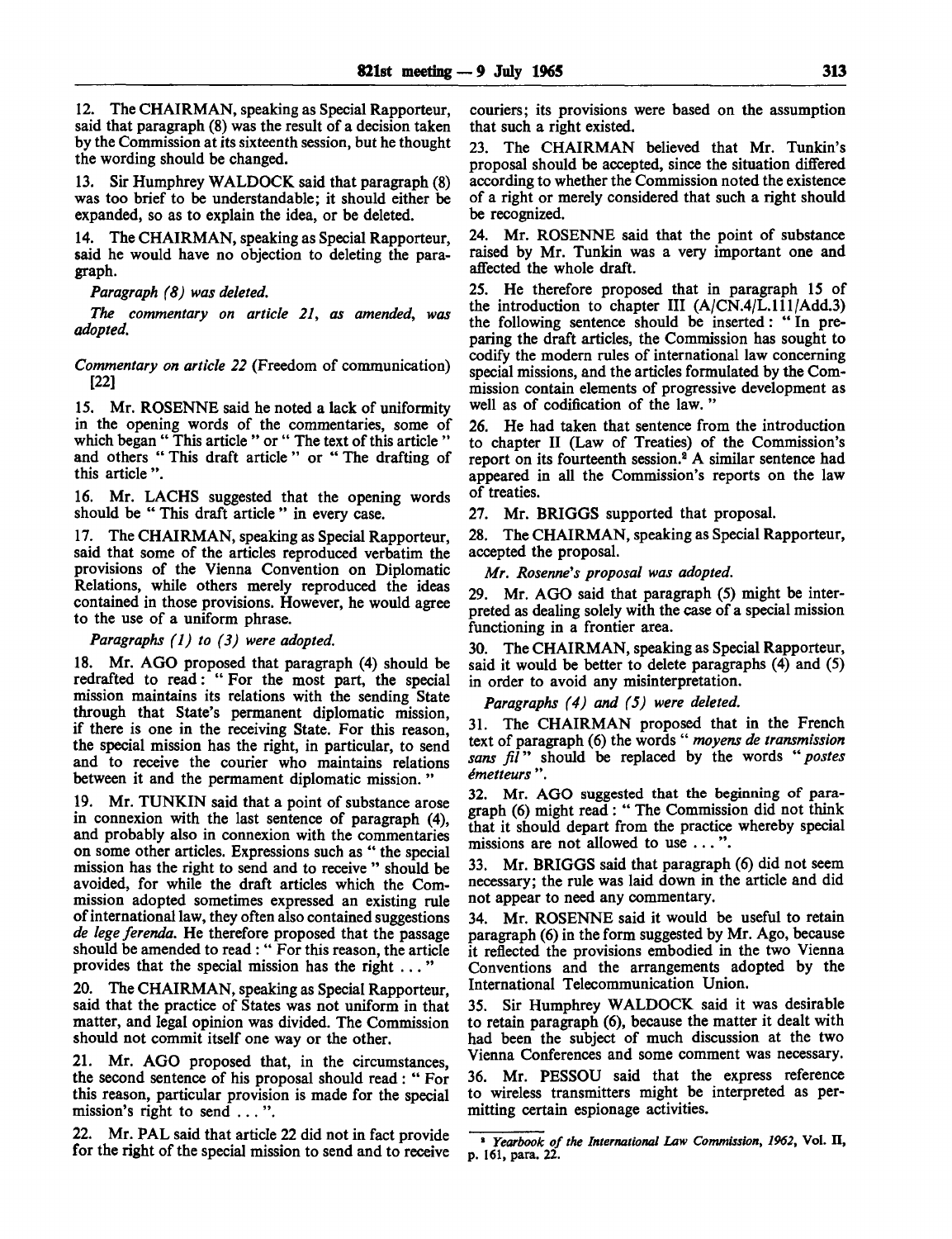37. The CHAIRMAN suggested that the Commission should adopt the amendment suggested by Mr. Ago.

*It was so agreed.*

*Paragraph (6), thus amended, was adopted.*

38. The Chairman, speaking as Special Rapporteur, explained that paragraph (7) was intended to show that the Commission had been aware of the difference between the provisions of the Convention on Diplomatic Relations and those of the Convention on Consular Relations concerning the bag, and that it had decided in favour of the absolute inviolability of the bag of special missions.

39. Mr. PESSOU said that recent events in Africa, for example, had demonstrated the importance of the question.

*Paragraph (7) was adopted.*

40. Mr. AGO proposed that paragraph (8) should be deleted.

// *was so agreed.*

41. The CHAIRMAN proposed that in the last sentence of paragraph (9) the word " also " should be inserted after the word " may ".

42. Mr. BRIGGS proposed that the last sentence of paragraph (9), which related to captains of commercial inland waterway vessels, should be deleted.

43. Mr. TUNKIN proposed the deletion of the word " for " before " it has been observed " in the first sentence of paragraph (9).

44. Sir Humphrey WALDOCK said that that change would bring the passage into line with the French text; the whole text should be checked to ensure the concordance of the two versions.

*Paragraph (9) was adopted with the amendments proposed by the Chairman and Mr. Tunkin.*

*The commentary on article 22, as amended, was adopted.*

*Commentary on article 23* (Exemption of the mission from taxation) [23]

*Paragraph (1) was adopted.*

45. Mr. AGO proposed that in the first sentence of paragraph (2) the word " all " should be deleted and the words " were applicable " should be replaced by the words " should be applicable ".

*It was so agreed.*

*Paragraph (2), thus amended, was adopted.*

46. Mr. AGO proposed that the third sentence of paragraph (3) should be amended to read: " Nevertheless, special missions may be authorized to charge such dues in certain exceptional cases provided for in international agreements ", and that the fourth sentence should begin with the words " The Commission therefore decided .. . ".

*It was so agreed.*

*Paragraph (3), thus amended, was adopted.*

*The commentary on article 23, as amended, was adopted.*

47. The CHAIRMAN said that article 24, concerning the inviolability of the special mission's property, was only mentioned *pro memoria,* since it had been incorporated in article 19.<sup>3</sup>

*Commentary on article 25* (Personal inviolability) [24]

#### *Paragraph (1) was adopted.*

48. The CHAIRMAN, speaking as Special Rapporteur, suggested that in the second sentence of paragraph (2), the word " very " before the word " difficult " should be deleted.

49. Mr. BRIGGS said that the expression " minor consular immunity " was not clear.

50. The CHAIRMAN, speaking as Special Rapporteur, explained that the expression was convenient and was accepted in practice.

51. Mr. CASTREN thought it would be preferable to speak of functional immunity, as in the commentary on article 27.

52. Mr. AMADO suggested that the phrase " it is very difficult to adopt ... " should be replaced by a statement to the effect that the Commission had been reluctant to lay down precise rules on the question.

53. Mr. AGO proposed that paragraph (2) should be replaced by the following text: "The Commission discussed the advisability of granting to the members of special missions only personal inviolability limited to the performance of their functions. The majority of the Commission did not consider that course acceptable ".

54. Mr. LACHS and the CHAIRMAN accepted that proposal.

*Paragraph (2), thus amended, was adopted.*

55. Mr. AMADO proposed that paragraph (3) be deleted.

*It was so agreed.*

*The commentary on article 25, as amended, was adopted.*

*Commentary on article 26* (Inviolability of the private accommodation) [25]

*Paragraph (1) was adopted.*

56. Mr. AMADO, referring to the French text, said that in the second sentence of paragraph (2) he was not satisfied with the word " *durable* " and found the expression " *seulement provisoirement* " rather awkward.

57. The CHAIRMAN, speaking as Special Rapporteur, proposed that the sentence in question, which reflected a remark made by Mr. Amado,<sup>4</sup> should be deleted.

*It was so agreed.*

58. Mr. LACHS proposed that, in order to take account of Mr. Amado's remark, the phrase " by reason of the temporary nature of special missions " should be added to the first sentence.

*It was so agreed.*

<sup>8</sup> See 820th meeting, para. 29.

<sup>\*</sup> See 807th meeting, para. 47.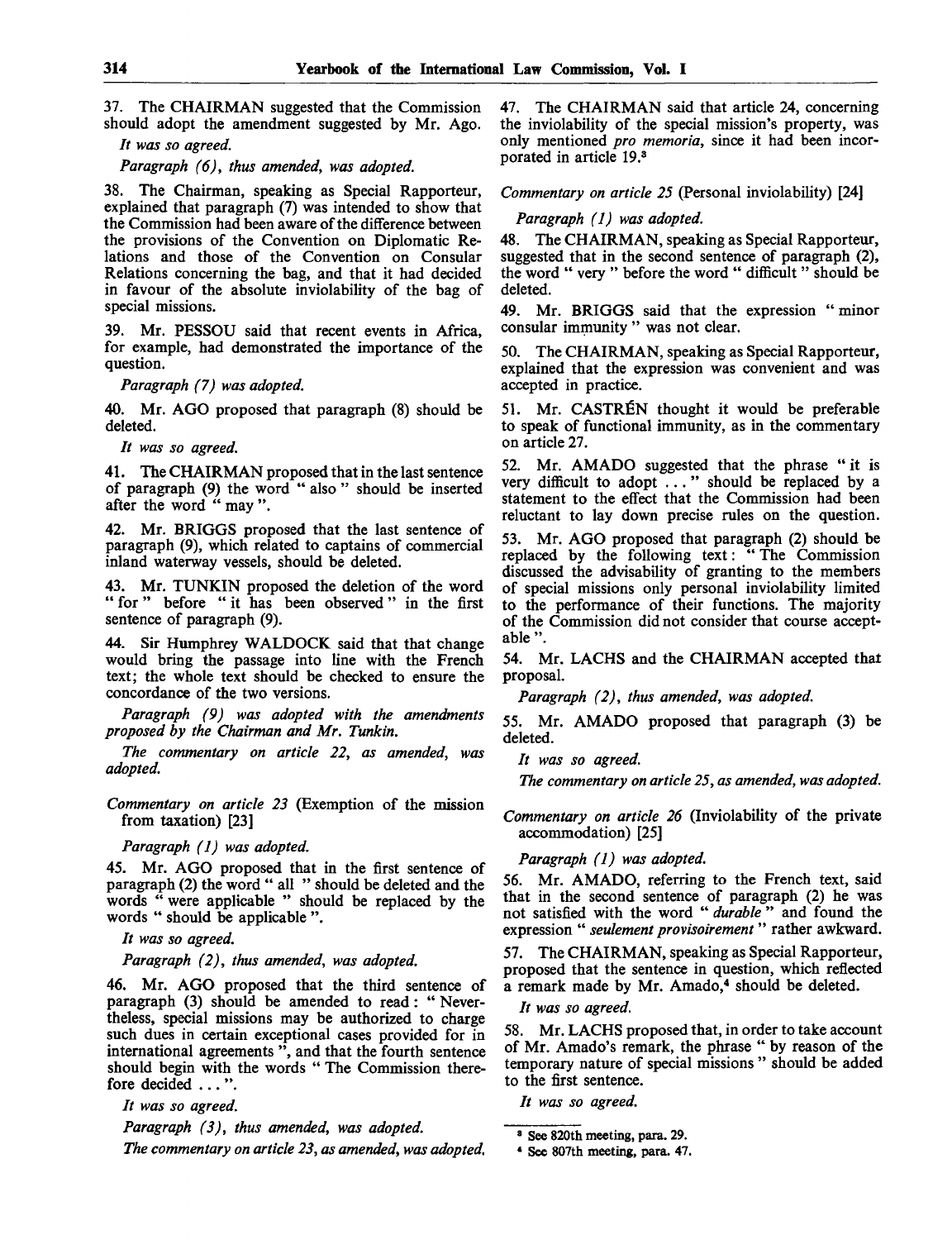59. Mr. PESSOU suggested that in the French text the term " *residence* " might be preferable to " *demeure* " or " *logement*".

60. The CHAIRMAN, speaking as Special Rapporteur, observed that the article had already been adopted by the Commission. Moreover, the meaning of "*résidence*" in diplomatic practice was not the same as in civil law, for it generally denoted the building in which the head of the mission lived.

#### *Paragraph (2), as amended, was adopted.*

61. Mr. ROSENNE said that, as far as the English text was concerned, the word " pretext" in the second sentence of paragraph (3) was too strong and had a pejorative tone.

62. The CHAIRMAN, speaking as Special Rapporteur, said he had deliberately used a pejorative term in order to indicate the false grounds the police might put forward for entering the accommodation of the special mission.

Sir Humphrey WALDOCK agreed with Mr. Rosenne and suggested that the words " ground " should be substituted for the word " pretext". The Commission should not too emphatically criticize a practice of States, however much it might disapprove of it.

64. Mr. LACHS agreed with the previous speaker; the Commission should assume that States would act honestly in the matter of the inviolability of private accommodation.

65. Mr. ROSENNE said that the second sentence of paragraph (3) would need further modification, because the whole of a building in which a special mission was accommodated would presumably be accessible to the public.

66. The CHAIRMAN, speaking as Special Rapporteur, proposed that the last part of the second sentence, from the words " on the pretext" to the end, should be deleted.

#### *It was so agreed.*

67. Mr. TUNKIN proposed that the opening words " The Commission considers that " should be deleted, since the rest of paragraph (3) also set out rules applicable to permanent missions.

68. The CHAIRMAN, speaking as Special Rapporteur, agreed to the deletion of the words " The Commission considers that". The paragraph would then begin: " The inviolability of the accommodation of the members of special missions should be guaranteed .. . ".

*It was so agreed.*

*Paragraph (3), as amended, was adopted.*

*The commentary on article 26, as amended, was adopted.*

*Commentary on article 27* (Immunity from jurisdiction) [26]

*Paragraph (1) was adopted.*

69. Mr. AGO proposed the deletion of paragraph (2), which contained historical material that was no longer of great interest, and the combination of paragraphs (3) to (6) into a single paragraph reading :

" The Commission discussed the question whether members of special missions should or should not be

granted complete and unlimited immunity from criminal, civil and administrative jurisdiction. Some members of the Commission took the view that, in principle, only functional immunity should be granted to all special missions. There should be no deviation from this rule, except in the matter of immunity from criminal jurisdiction; for any interference with the liberty of the person prevents the free accomplishment of the special mission's tasks. Disagreeing with that opinion, the majority of the Commission decided that full immunity from the jurisdiction of the receiving State in all matters (criminal, civil and administrative) should be granted to the members of special missions. However, the Commission added in paragraph 2 the phrase ' Unless otherwise agreed ' to indicate that it was open to the States concerned to limit the immunity from jurisdiction. In short, the ordinary rule proposed by the Commission is complete immunity from criminal, civil and administrative jurisdiction, the States concerned being at liberty to agree on a limited form of immunity. "

70. Mr. ROSENNE said that the text proposed by Mr. Ago would need some amendment since the freedom of States to derogate from the rules set out in article 27 applied only to civil and administrative jurisdiction.

*The text proposed by Mr. Ago was adopted, subject to the necessary amendment.*

*The commentary on article 27, as amended, was adopted.*

*Commentary on article 27* bis (Waiver of immunity) [27]

*The commentary on article 27* bis *was adopted.*

*Commentary on article 28* (Exemption from social security legislation) [28]

*Paragraph (1) was adopted.*

71. Mr. LACHS proposed that paragraphs (2) and (3) should be deleted as being unnecessary; they only contained an account of the historical background.

// *was so agreed.*

72. Mr. AGO, referring to paragraph (4), said it was doubtful whether the members of all special missions faced " risk to life and health ".

73. The CHAIRMAN, speaking as Special Rapporteur, proposed the insertion of the words " in certain cases " after the words " the difficulty of the special mission's tasks ", and the deletion of the last sentence of the paragraph.

*It was so agreed.*

*The commentary on article 28, as amended, was adopted.*

*Commentary on article 28* bis (Exemption from dues and taxes) [29]

74. The CHAIRMAN proposed that in paragraph (1) the words " Article 28 *bis* " should be replaced by the words " This article ".

*It was so agreed.***Service**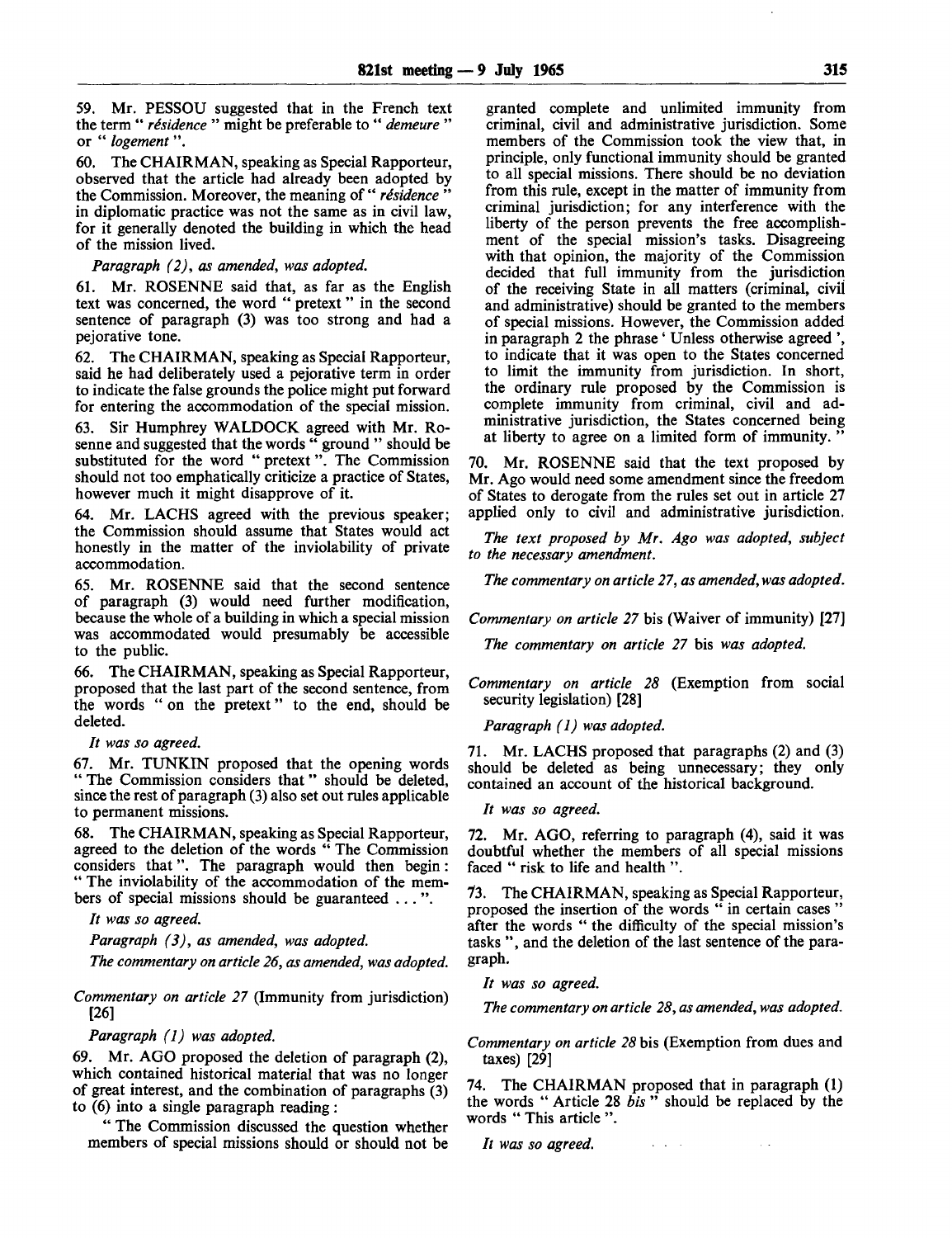75. Mr. AGO proposed that the last sentence of paragraph (2) be deleted.

// *was so agreed.*

*The commentary on article 28* bis, *as amended, was adopted.*

*Commentary on article 29* (Exemption from personal services and contributions) [30]

*Paragraph (1) was adopted.*

76. Mr. LACHS proposed that paragraph (2) be deleted.

*It was so agreed.*

77. Mr. AGO proposed that paragraph (3) be deleted.

78. The CHAIRMAN, speaking as Special Rapporteur, opposed that proposal. The paragraph contained his own views, which the Commission had decided to note in the commentary.

*Paragraph (3) was adopted.*

79. The CHAIRMAN, speaking as Special Rapporteur, proposed that paragraph (4) be deleted.

*It was so agreed.*

*The commentary on article 29, as amended, was adopted.*

*Commentary on article 30* (Exemption from customs duties and inspection) (A/CN.4/L.111/Add.4) [31]

*Paragraph (1) was adopted.*

80. The CHAIRMAN, speaking as Special Rapporteur, proposed that paragraphs (2) and (3) be deleted.

// *was so agreed.*

81. Mr. ROSENNE asked what was the meaning of the passage in parentheses in paragraph (4), (" e.g. in the case of special receptions or special machine installations ")

82. The CHAIRMAN, speaking as Special Rapporteur, said that differences of opinion on that subject had arisen between sending States and receiving States. However, he was prepared to accept the deletion of the passage in question.

83. Mr. AGO proposed that the words " in favour of special missions" in the last sentence be deleted.

*It was so agreed.*

*Paragraph (4), as amended, was adopted.*

84. The CHAIRMAN, speaking as Special Rapporteur, proposed that paragraphs (5) and (6) be deleted.

*It was so agreed.*

85. Mr. TUNKIN proposed that paragraph (7) be deleted.

*It was so agreed.*

86. The CHAIRMAN, speaking as Special Rapporteur, proposed the deletion from paragraph (8) of the reference to beverages, foodstuffs and cigarettes in the first sentence; the whole of the second sentence; and the word " deliberately " in the last sentence.

*Paragraph (8) was adopted with those amendments.*

87. Mr. AGO proposed that paragraph (9) be deleted. *It was so agreed.*

*The commentary on article 30, as amended, was adopted.*

*Commentary on article 31* (Administrative and technical staff) [32]

*The commentary on article 31 was adopted.*

*Commentary on article 32* (Members of the service staff) [33]

*The commentary on article 32 was adopted.*

*Commentary on article 33 (Private staff)* [34]

*Paragraph (1) was adopted.*

88. Mr. AMADO proposed that the words " the idea ", in the first sentence of paragraph (2) be deleted.

*It was so agreed.*

89. The CHAIRMAN, speaking as Special Rapporteur, proposed the deletion of the last part of the paragraph, from the words " to their personal comfort " to the end.

90. Mr. ROSENNE said he would prefer the reference to health to be retained.

91. Mr. AGO proposed the formula " to their health or personal comfort".

*The proposal was adopted.*

*Paragraph (2), as amended, was adopted.*

92. Mr. AGO proposed that the last three sentences of paragraph (3), beginning with the words "There are no special rules ... " be deleted.

*It was so agreed.*

93. Mr. AMADO noted that the expression " the question arises, in practice" occurred twice in paragraph (3) and proposed that, in the second instance, it should be replaced by a different formula.

*It was so agreed.*

*Paragraph (3), as amended, was adopted.*

94. The CHAIRMAN, speaking as Special Rapporteur, proposed that in paragraph  $(4)$  the words " minor immunity" should be replaced by "functional immunity". He also proposed that the example at the end of the first sentence and the last part of the second sentence should be deleted.

*It was so agreed.*

95. Mr. AGO proposed that the word " also " in the first sentence of paragraph (4) be deleted.

*It was so agreed.*

*Paragraph (4), as amended, was adopted.*

*The commentary on article 33, as amended, was adopted.*

*Commentary on article 34* (Members of the family) [35]

*Paragraph (1) was adopted.*

96. The CHAIRMAN, speaking as Special Rapporteur, proposed that the first sentence of paragraph (2) be deleted.

*It was so agreed.*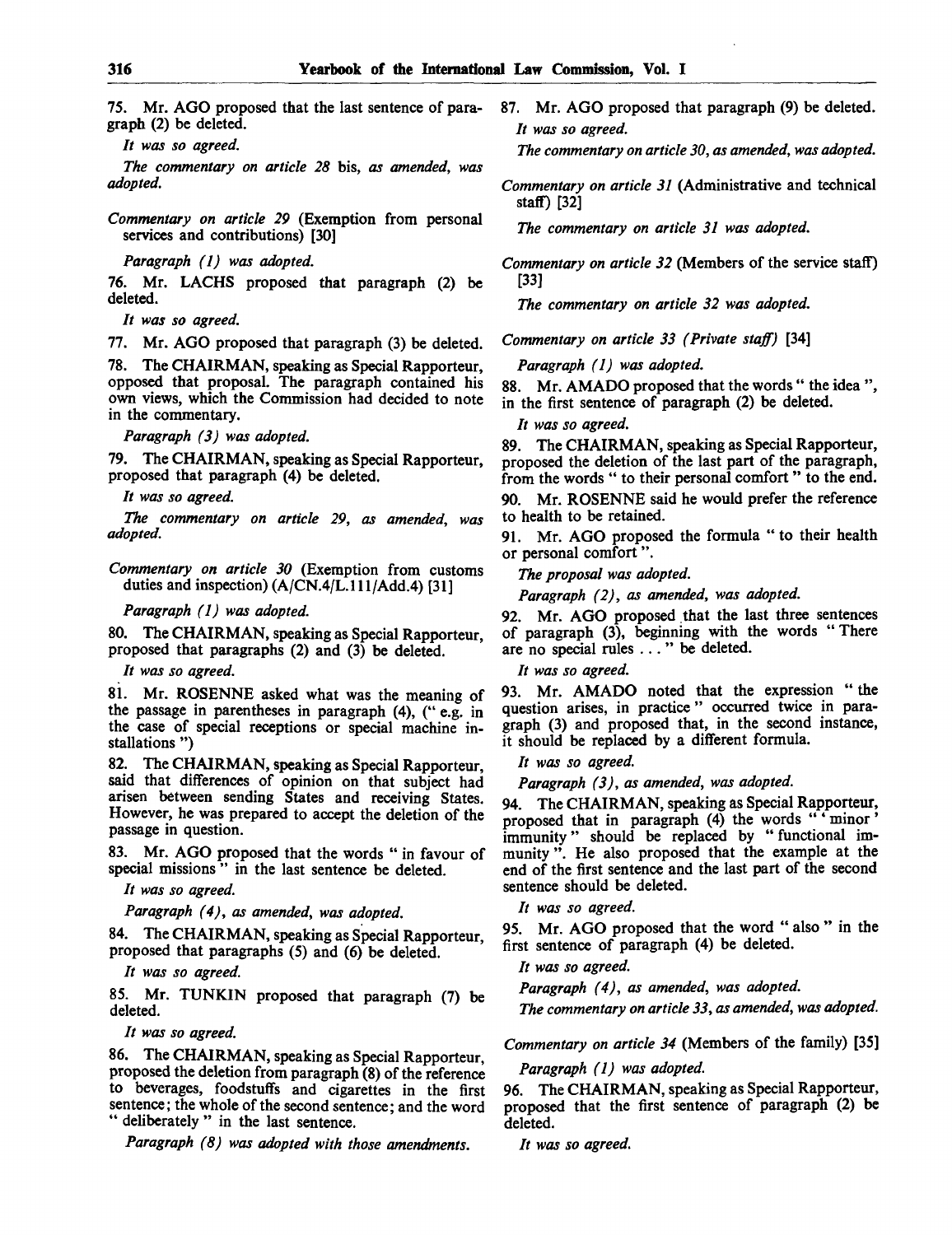97. Mr. TUNKIN questioned whether the last sentence of paragraph (2) was consistent with the terms of article 34.

98. The CHAIRMAN, speaking as Special Rapporteur, proposed that the last sentence be deleted.

*It was so agreed.*

99. Mr. AGO proposed that the words " (involving travel)", in the third sentence, be deleted.

*It was so agreed.*

*Paragraph (2), as amended, was adopted.*

100. Mr. AMADO said he was not satisfied with the first sentence of paragraph (3).

101. The CHAIRMAN, speaking as Special Rapporteur, proposed that the first two sentences of paragraph (3) should be replaced by one sentence reading: " The Commission realized that the attempt to specify what persons are covered by the expression of 'members of the family' had ended in failure at both the Vienna Conferences (in 1961 and 1963). "

// *was so agreed.*

102. Mr. JIMÉNEZ de ARÉCHAGA proposed that the sentence in brackets at the end of the paragraph " (A married daughter often accompanies her father...)" be deleted.

*It was so agreed.*

103. Mr. ROSENNE suggested that the words " However, in the case of special missions " should be inserted at the beginning of the third sentence of paragraph (3), in order to show that the situation was not the same as in the case of diplomatic or consular missions.

104. The CHAIRMAN, speaking as Special Rapporteur, proposed that the passage should be amended to read: " However, in the case of special missions, the Commission believes that the number of such persons should be limited. "

*It was so agreed.*

*Paragraph (3), as amended, was adopted.*

105. The CHAIRMAN, speaking as Special Rapporteur, proposed that paragraph (4) should begin with the words: " In practice, restrictions are sometimes general... " and that the last sentence of the paragraph should be deleted.

106. Mr. AGO proposed the deletion of all the passages in brackets.

*Those amendments were adopted.*

107. The CHAIRMAN, speaking as Special Rapporteur, proposed that paragraph (5) be deleted.

// *was so agreed.*

108. Mr. AGO proposed that paragraph (6) be joined to paragraph (4) as its last sentence.

// *was so agreed.*

*Paragraph (4), as amended, was adopted.*

*The commentary on article 34, as amended, was adopted.*

*Commentary on article 35* (Nationals of the receiving State and persons permanently resident in the territory of the receiving State) [36]

*Paragraph (1) was adopted.*

109. Mr. AGO proposed that paragraph (2) be deleted.

*It was so agreed.*

*Paragraph (3) was adopted.*

110. The CHAIRMAN, speaking as Special Rapporteur, proposed that the last three sentences of paragraph (4), the whole of paragraph (5) and the last three sentences of paragraph (6) be deleted.

*It was so agreed.*

*The commentary on article 35, as amended, was adopted.*

*Commentary on article 36* (Duration of privileges and immunities) [37]

*The commentary on article 36 was adopted.*

*Commentary on article 37* (Case of death) [38]<sup>5</sup>

*Paragraph (1) was adopted.*

111. Mr. ROSENNE proposed that the words " very often" in the second sentence of paragraph (2) be deleted.

*It was so agreed.*

*The commentary on article 37, as amended, was adopted.*

*Commentary on article 38* (Transit through the territory of a third State) [39]

112. The CHAIRMAN, speaking as Special Rapporteur, proposed the deletion of paragraph (2), which had been written before the Drafting Committee had prepared the final text of article 38.

*The commentary on article 38 was adopted with that amendment.*

*Commentary on article 39* (Obligation to respect the laws and regulations of the receiving State) (A/CN.4/ L.lll/Add.5) [40]

113. Mr. LACHS said he was not satisfied with the word " standard", which was used twice in paragraph (1).

114. Mr. AGO proposed that the word " standard " be replaced by the word " general " and that, in the third sentence, the words " to international law " be replaced by the words " to the general rules of international law ". He also proposed that the penultimate sentence be deleted.

*Paragraph (1) was adopted with those amendments.*

*Paragraph (2) was adopted.*

*The commentary on article 39, as amended, was adopted.*

**6 See 819th meeting, paras. 101-107.**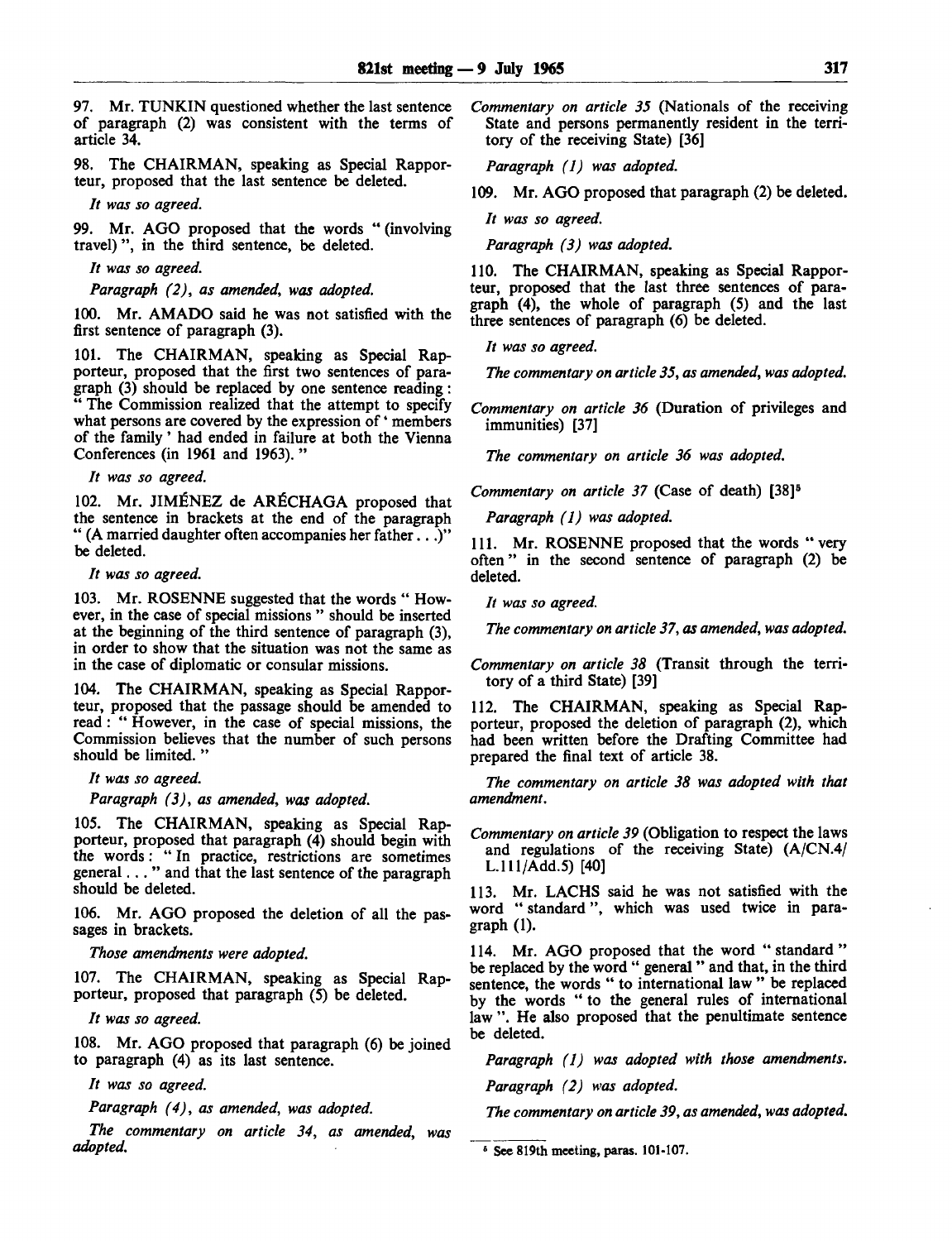*Commentary on article 40* (Organ of the receiving State with which official business is conducted) [41]

115. Mr. ROSENNE said that, to avoid unnecessary repetition, the passage beginning with the words " all the organs of the receiving State ", in the second sentence of paragraph (1), and ending with the words " communicate with " in the fourth sentence, should be deleted.

*It was so agreed.*

*Paragraph (1) was adopted with that amendment.*

116. Mr. AGO proposed that the second sentence of paragraph (2) should be deleted, and that the next sentence should begin with the words " The relations of special missions are confined to . . . ".

*It was so agreed.*

117. Mr. ROSENNE said that the latter part of paragraph (2) went into too much detail and suggested that the passage from the sixth sentence onwards, beginning with the words " In practice", might be dropped.

*It was so agreed.*

*Paragraph (2), as amended, was adopted.*

*The commentary on article 40 as amended, was adopted.*

*Commentary on article 41* (Professional activity) [42]

*Paragraph (1) was adopted.*

118. The CHAIRMAN, speaking as Special Rapporteur, proposed that the first sentence of paragraph (2) should be combined with the last two sentences of paragraph (3), the remainder of those two paragraphs being deleted.

*It was so agreed.*

*The commentary on article 41, as amended, was adopted.*

*Commentary on article 42* (Right to leave the territory of the receiving State). [43]

119. Mr. AGO suggested that the words " who enjoy only  $\ldots$  from criminal jurisdiction " in paragraph  $(3)$ be deleted.

*It was so agreed.*

120. Mr. ROSENNE said that as article 42 reproduced word for word the text of article 44 of the Vienna Convention on Diplomatic Relations, paragraphs (2) to (6) of the commentary were unnecessary and should be deleted.

121. Sir Humphrey WALDOCK considered that paragraphs (4), (5) and (6) of the commentary could be dispensed with.

122. The CHAIRMAN, speaking as Special Rapporteur, said he could agree to the deletion of paragraphs  $(3)$ ,  $(4)$ ,  $(5)$  and  $(6)$ , provided that those paragraphs were quoted in the summary record, *viz*:

" (3) Although this inviolability is not guaranteed to members of the service staff and of the private staff, such persons, if they are not nationals of the receiving State, have the right under article 42 to leave that State's territory.

(4) It should be stressed that, for the purposes of article 42, nationals of the receiving State and persons permanently resident in its territory are not treated on the same footing. The deciding factor is the nationality of the persons concerned.

(5) It should further be noted that this article, like the corresponding article of the Vienna Convention on Diplomatic Relations, is based on the notion of the unity of the family, a principle of humanitarian international law. The members of the family have the right to leave the territory of the receiving State even if they possess its nationality.

(6) The question was raised, from the point of view of theory, whether the right to leave the territory of the receiving State meant the right to repatriation or that the person in question was permitted to leave the territory of the receiving State for any destination of his choice. Modern thinking tends towards the latter view (freedom of movement of the individual)".

// *was so agreed.*

*The commentary on article 42, as amended, was adopted.*

*Commentary on article 43* (Cessation of the functions of the special mission) [44]

*Paragraphs (1) and (2) were adopted.*

123. The CHAIRMAN, speaking as Special Rapporteur, said that in the parentheses in the second sentence of paragraph (3), the words " on that article " should be replaced by the words " on article 1 " in order to avoid any possible confusion.

*Paragraph (3), thus amended, was adopted.*

124. Mr. AGO proposed that the last two sentences of paragraph (4) be deleted.

125. The CHAIRMAN, speaking as Special Rapporteur, said he could agree to that proposal provided that, in the first sentence, the words " by unilateral act " were added after the words " the right of the States concerned to terminate ".

126. Mr. ROSENNE suggested that the passage in question should read " The right of each of the States concerned to terminate by unilateral act .. . ".

*It was so agreed.*

*Paragraph (4), as amended, was adopted.*

*Paragraph (5) was adopted.*

*The commentary on article 43, as amended, was adopted.*

C. SUGGESTIONS AND REMARKS BY THE COMMISSION

127. Mr. ROSENNE said that the title of section C was inadequate and should be amended to read " Other decisions, suggestions and observations by the Commission ".

*It was so agreed.*

*Paragraphs 1 and 2 were adopted.*

128. Mr. ROSENNE said that, although he agreed with the content of paragraph 3, he thought it was not sufficiently explicit for obtaining suggestions from Governments concerning " high-level " special missions.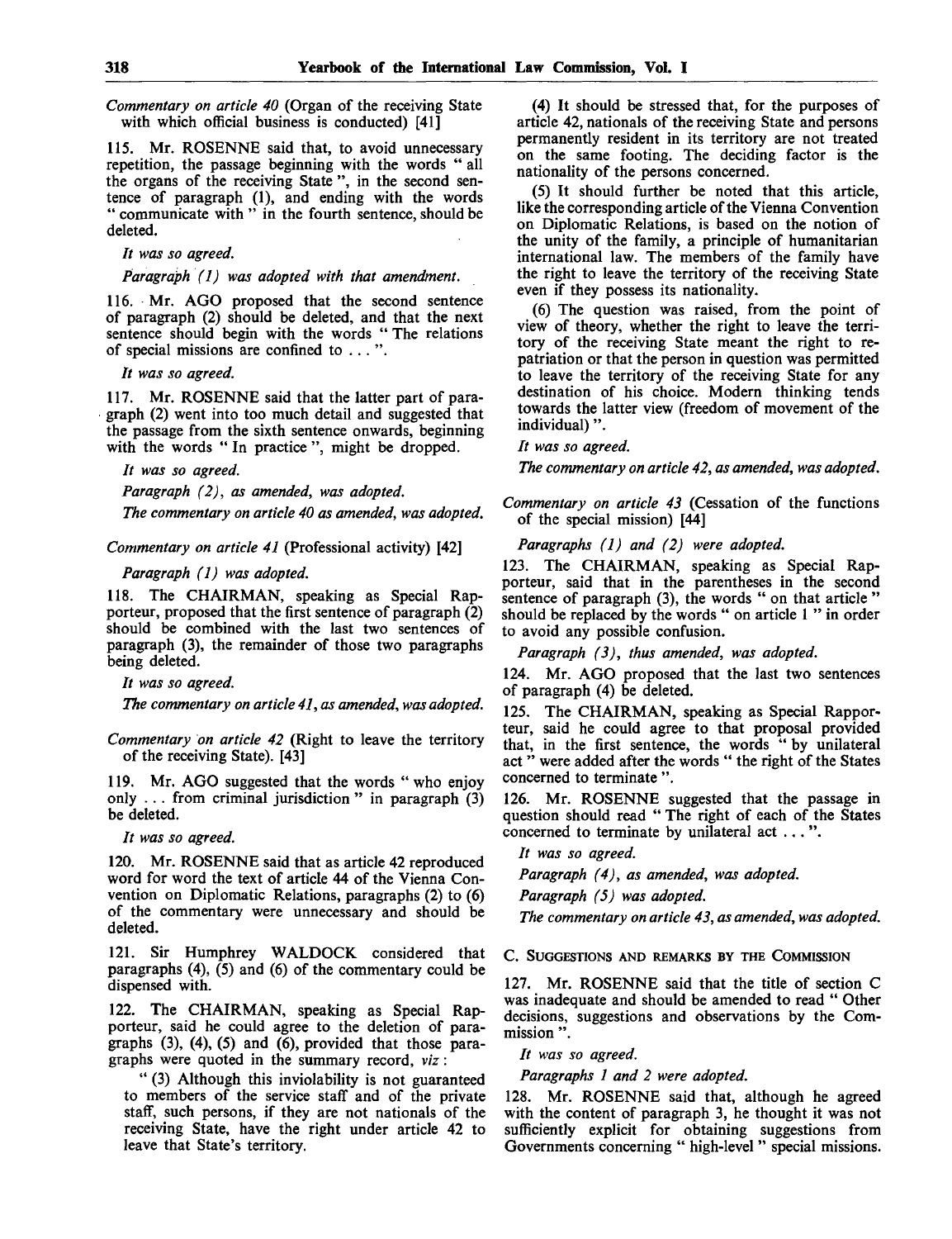He suggested that the draft provisions submitted by the Special Rapporteur on the subject of such missions in his second report (A/CN.4/179) should be annexed to the Commission's report.

129. The CHAIRMAN, speaking as Special Rapporteur, said it should be explained that the draft provisions in question had been prepared by him, but had not been discussed by the Commission and were included merely for information.

#### *Paragraph 3 was adopted.*

130. Mr. TUNKIN proposed that paragraph 4 be deleted. It was premature to mention the question of the legal status of delegations to international conferences and congresses. The Commission could discuss that question later, when it had before it Mr. El-Erian's proposals on the topic of relations between States and inter-governmental organizations.

#### *Paragraph 4 was deleted.*

131. Mr. TUNKIN proposed that paragraph 5 should state simply that the Commission had, as usual, not dealt with the question of final clauses. When preparing the final draft, the Commission might perhaps make suggestions on the method of drafting the final clauses.

### *Mr. Tunkin's proposal was adopted.*

132. The CHAIRMAN proposed that the last two sentences of paragraph 6, beginning with the words " Such differentiation " should be deleted.

// *was so agreed.*

*Paragraph 6 was adopted with that amendment.*

133. Mr. TUNKIN proposed that the concluding sentence of paragraph 7, which stated that the draft articles on special missions were residual in nature, should be deleted. That statement raised a very broad issue, with which the Commission was not called upon to deal at that stage.

*It was so agreed.*

134. The CHAIRMAN proposed that, in the first sentence of paragraph 7, the words " for the time being " should be added after " Nor did the Commission accept " and that the second sentence should be deleted.

*It was so agreed.*

*Paragraph 7 was adopted with those amendments. Section C, as amended, was adopted.*

*Chapter III of the draft report, as amended, was adopted.*

*The draft report of the Commission on the work of the first part of its seventeenth session (AlCN.4jL.lll and Add.l to 5) was adopted as a whole, as amended, subject to drafting changes.*

#### Closure of the first part of the seventeenth session

135. The CHAIRMAN thanked the members of the Commission for their co-operation and expressed his particular gratitude to the two Vice-Chairmen, the General Rapporteur, and the Special Rapporteur on the law of treaties. He added that the Commission had

greatly appreciated the excellent services provided by the Secretariat and by the European Office of the United Nations.

136. Mr. AGO paid a tribute to the Chairman's masterly conduct of the proceedings and commended him especially on the manner in which he had performed his duties as Special Rapporteur on special missions.

137. Mr. AMADO praised the Chairman's qualities of leadership, thanked his colleagues and expressed his gratitude to all members of the Secretariat.

138. Mr. TUNKIN said that the results achieved during the first part of the session were largely due to the efforts of the Chairman and other officers of the Commission. He also paid a tribute to the work of the Secretariat.

139. The atmosphere in which the Commission worked had been aptly described by one of its former members, the late Mr. Douglas L. Edmonds, when he had said: " We have disagreed without being disagreeable ".

140. Mr. ROSENNE said that the achievement represented by the completion of work on the fortyfour articles on special missions was entirely due to the vigour and enthusiasm of the Chairman as Special Rapporteur. He associated himself with the tributes paid to the Chairman and other officers of the Commission, and to the Secretariat.

141. Mr. PAL said that the Commission could congratulate itself on its choice of Chairman and other officers for the seventeenth session and associated himself with the gratitude expressed to the Secretariat for its contribution to the work of the Commission.

142. Mr. TSURUOKA and Mr. YASSEEN associated themselves with the tributes paid to the Chairman, the other officers of the Commission, the special rapporteurs and the Secretariat.

143. Sir Humphrey WALDOCK associated himself with the remarks of the previous speakers and said that, as Special Rapporteur on the law of treaties, he owed a debt of gratitude to the Chairman for his help.

144. Mr. JIMENEZ de ARECHAGA paid a tribute to the Chairman, the other officers and special rapporteurs, and to the work of the Secretariat.

145. Mr. RUDA said that the Chairman's leadership had helped to maintain the atmosphere of friendship, understanding and objectivity which was a characteristic feature of the work of the Commission. A special tribute was due to Sir Humphrey Waldock, as Special Rapporteur on the law of treaties, for his immense contribution to a task of historic importance. In associating himself with the tributes paid to the Secretariat, he said that the records provided by the language services were of great value to the Commission.

146. Mr. PESSOU associated himself with the tributes paid to the Chairman and to the other officers of the Commission and expressed his gratitude to the Secretariat.

147. Mr. ELIAS expressed his appreciation to the Chairman and the two Vice-Chairmen for their cooperation, and thanked the members of the Commission